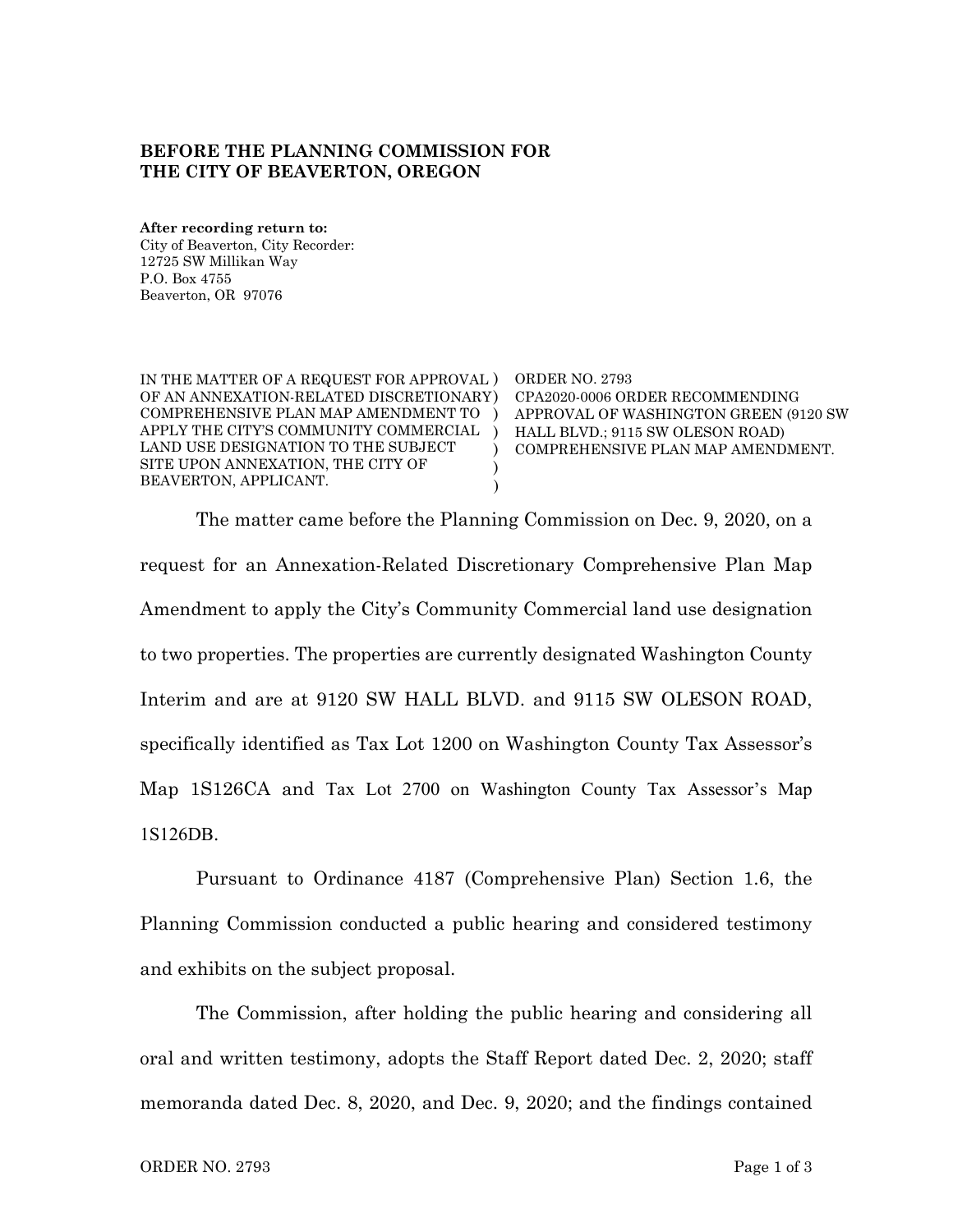therein, as applicable to the approval criteria contained in Section 1.5.1.B of the Comprehensive Plan.

Therefore, **IT IS HEREBY ORDERED** that the Planning Commission **RECOMMENDS APPROVAL** of **CPA2020-0006** to the City Council, based on the testimony, reports and exhibits, and evidence presented during the public hearing on the matter and based on the facts, findings, and conclusions found in the Staff Report dated Dec. 2, 2020, and staff memoranda dated Dec. 8, 2020, and Dec. 9, 2020.

Motion **CARRIED**, by the following vote:

**AYES:** Lawler, Winter, Nye, Overhage, Saldanha. **NAYS:** None. **ABSTAIN:** None. **ABSENT:** Brucker

Dated this  $10th$  day of December 2020.

To appeal the decision of the Planning Commission, as articulated in Land Use Order No. 2793, an appeal must be filed on an Appeal form provided by the Director at the City of Beaverton Community Development Department's office by no later than 4:30 p.m. on  $\frac{\text{December 21}}{\text{December 21}}$ , 2020.